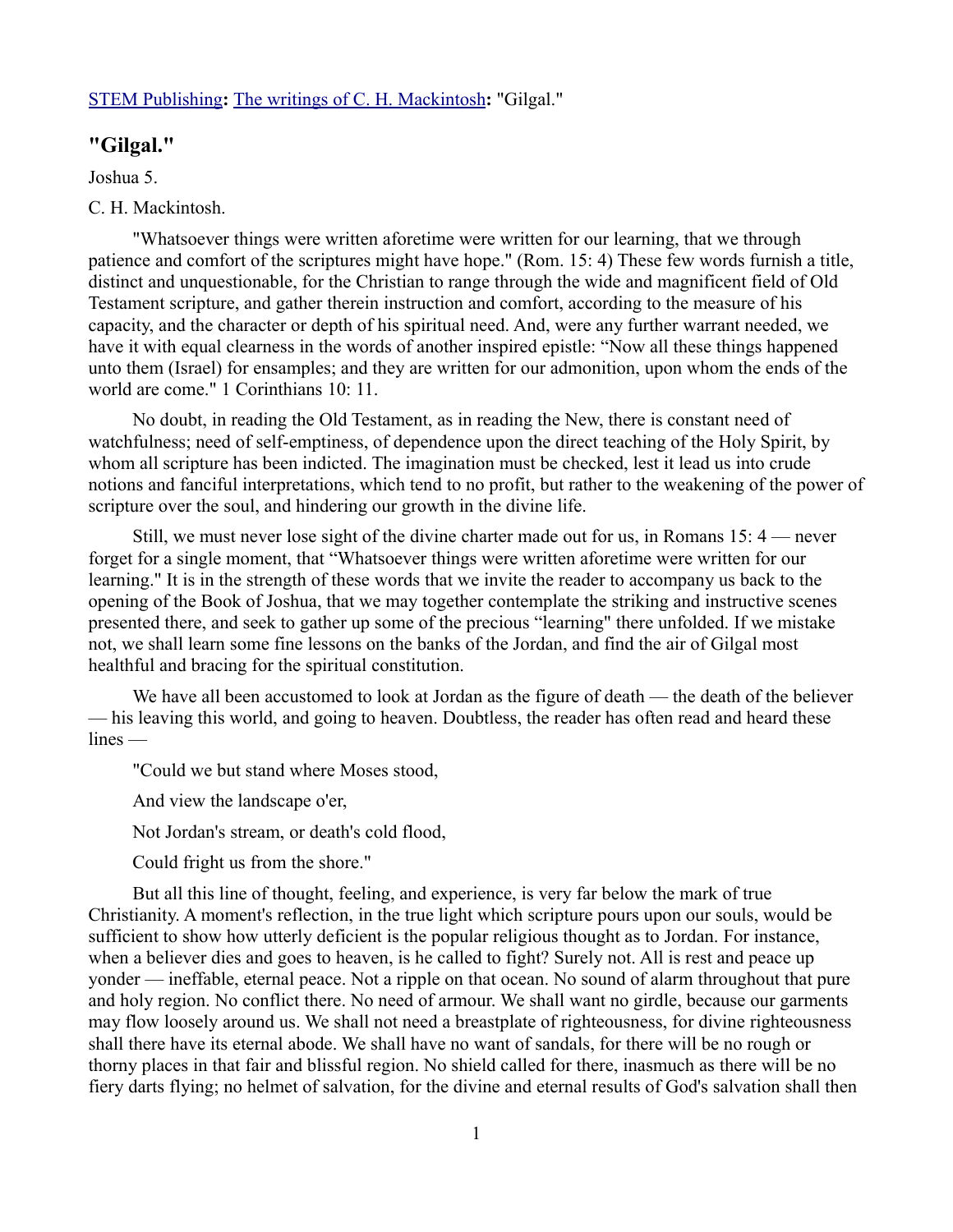be reached. No sword, inasmuch as there will be neither enemy nor evil occurrent throughout all that blissful, sunny region.

Hence, therefore, Jordan cannot mean the death of the believer and his going to heaven, for the simplest of all reasons that it was when Israel crossed the Jordan that their fighting, properly speaking, began. True they had fought with Amalek in the wilderness; but it was in Canaan that their real war commenced. A child can understand this.

But does not Jordan represent death? Most surely it does. And may not the believer have to cross it? True; but if he has, he finds it dry, because the Prince of Life has gone down into its deepest depths, and opened up a pathway for His people by the which they pass over into their eternal inheritance.

There is no such idea in the word of God — in the gospel of Christ, or in the entire range of our heavenly Christianity — as a Christian standing where Moses stood, when, from Pisgah's top, he looked forth over the promised land. Moses, in the governmental dealings of God, was prevented going over Jordan. And, looking at Moses officially, we know that the law could not possibly bring the people into Canaan.

But Christ, the true Joshua, has crossed the Jordan, and not only crossed it, but turned it into a pathway by which the ransomed host can pass over dryshod into the heavenly Canaan. The Christian is not called to stand shivering on the brink of the river of death, as one in doubt as to how it may go with him. That river is dried up for faith. Its power is gone. Our adorable Lord "has abolished death, and brought life and incorruptibility to light by the gospel."

Glorious, enfranchising fact! Let us praise Him for it. Let all our ransomed powers adore Him. Let our whole moral being be stirred up to chant the praises of Him who has taken the sting from death, and destroyed him who had the power of death, that is the devil, and conducted us into a sphere which is pervaded throughout with life, light, incorruptibility, and glory. May our entire practical career be to His glory!

We shall now proceed to examine, more particularly, the teaching of scripture on this great subject, and may the Holy Spirit Himself be our immediate instructor!

"And Joshua rose early in the morning; and they removed from Shittim, and came to Jordan, he and all the children of Israel, and lodged there, before they passed over. And it came to pass, after three days, that the officers went through the host; and they commanded the people, saying, When ye see the ark of the covenant of the Lord your God, and the priests the Levites bearing it, then ye shall remove from your place, and go after it. *Yet there shall be a space between you and it*, about two thousand cubits by measure; come not near unto it*, that ye may know the way by which ye must go; for ye have not passed this way heretofore*." Joshua 3: 1-4.

There are three deeply important points in Israel's history, which the reader would do well to ponder. There is, first, the blood-stained lintel, in the land of Egypt; secondly, the Red Sea; thirdly, the river Jordan.

Now, in each of these we have a type of the death of Christ, in some one or other of its grand aspects — for, as we know, that precious death has many and various aspects, and nothing can be more profitable for the Christian, and nothing, surely, ought to be more attractive, than the study of the profound mystery of the death of Christ. There are depths and heights in that mystery which eternity alone will unfold; and it should be our delight, now, under the powerful ministry of the Holy Ghost, and in the perfect light of holy scripture, to search into these things for the strength, comfort, and refreshment of the inward man.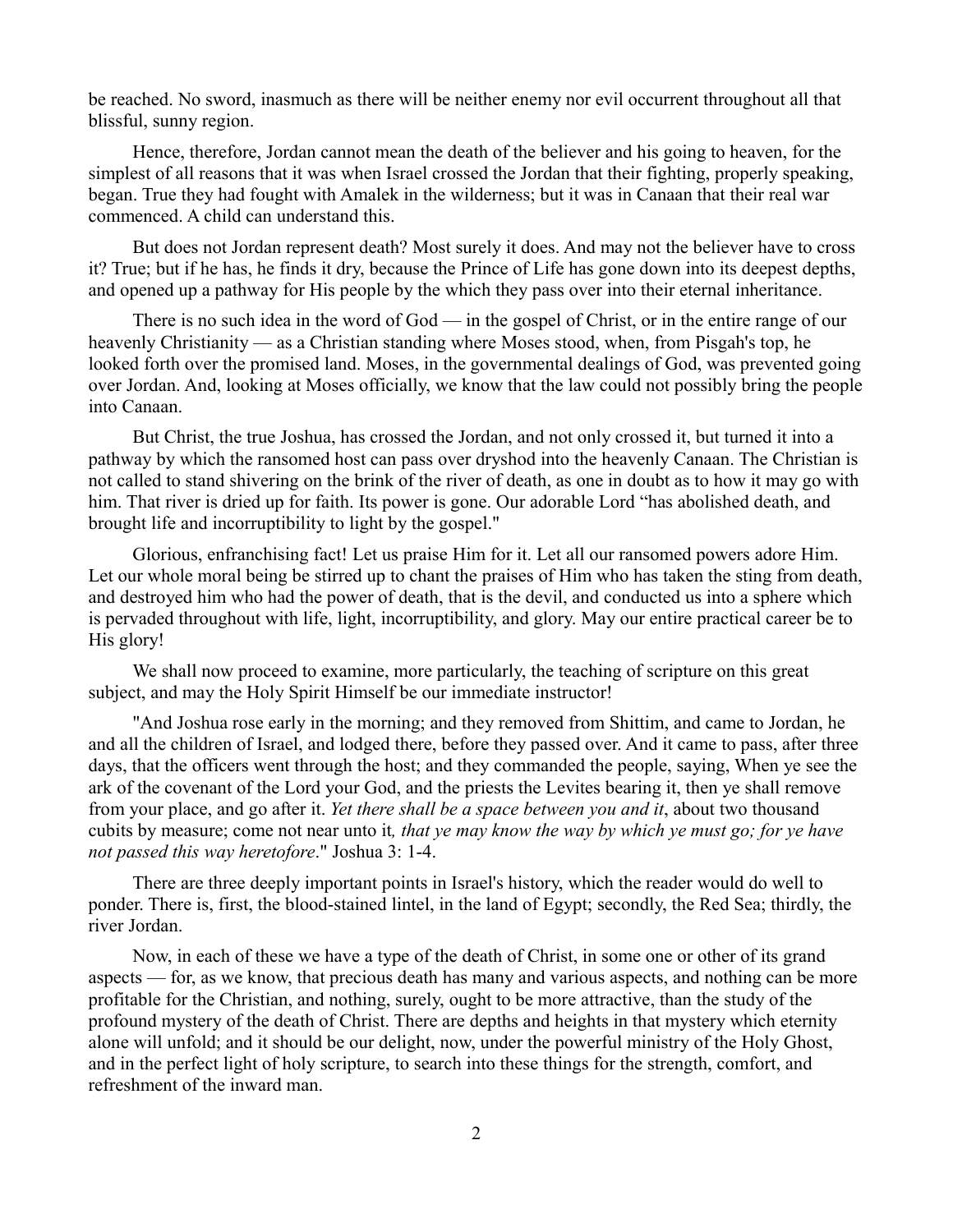Looking, then, at the death of Christ, as typified by the blood of the paschal lamb, we see in it that which screens us from the judgement of God. "I will pass through the land of Egypt this night, and will smite all the firstborn in the land of Egypt, both man and beast; and against all the gods of Egypt I will execute judgement; I am the Lord. And the blood shall be to you for a token upon the houses where ye are; and when I see the blood I will pass over you, and the plague shall not be upon you to destroy you, when I smite the land of Egypt." Exodus 12.

Now, we need hardly say, it is of the deepest moment for the exercised, consciously guilty, soul, to know that God has provided a shelter from wrath and judgement to come. No rightly instructed person would think, for a moment, of undervaluing such an aspect of the death of Christ. "When I see the blood, I will pass over you." Israel's safety rested upon God's estimate of the blood. He does not say, "When you see the blood." The Judge saw the blood — knew its value, and passed over the house. Israel was screened by the blood of the lamb — by God's estimate of that blood, not by their own. Precious fact!

How prone we are to be occupied with our thoughts about the blood of Christ, instead of with God's thoughts! We feel we do not value that precious blood as we ought — who ever did or ever could? and then we begin to question if we are safe, seeing we so sadly fail in our estimate of Christ's work, and in our love to His Person.

Now, if our safety depends, in the smallest degree, upon our estimate of Christ's work, or our love to His Person, we are in more imminent danger than if it depended upon our keeping the law. True it is — most true — who could think of denying it? — we ought to value Christ's work, and we ought to love Himself. But if all this be put upon the footing of a righteous claim, and if our safety rests upon our answering to that claim, then are we in greater danger, and more justly condemned than if we stood on the ground of a broken law. for, just in proportion as the claims of Christ are higher than the claims of Moses, and in proportion as Christianity is higher than the legal system, so are we worse off, in greater danger, further from peace, if our safety depends upon our response to those higher claims.

Mark, it is not that we ought not to answer to such claims; we most certainly ought. But we have not; and hence, so far as we are concerned, our ruin and guilt are only made more manifest, and our condemnation more righteous, if we stand upon the claims of Christ, because we have not answered to them. If we are to be saved by our estimate of Christ, by our response to His claims, by our appreciation of His love, we are worse off by far than if we were placed under the claims of the law of Moses.

But, blessed be God, it is not so. We are saved by grace — free, sovereign, divine, and eternal grace — not by our sense of grace. We are sheltered by the blood, not by our estimate of the blood. Jehovah did not say, on that awful night, "When *you* see the blood, and estimate it as you ought, I will pass over you." Nothing of the kind. This is not the way of our God. He wanted to shelter His people, and to let them know that they were sheltered — perfectly, because divinely sheltered — and therefore He places the matter wholly upon a divine basis; He takes it entirely out of their hands, by assuring them that their safety rested, simply and entirely, upon the blood, and upon His estimate thereof. He gives them to understand that they had nothing whatever to do with providing the shelter. It was His to *provide*. It was theirs to *enjoy*.

Thus it stood between Jehovah and His Israel, in that memorable night; and thus it stands between Him and the soul that simply trusts in Jesus now. We are not saved by *our* love, or *our* estimate, or *our* anything. We are saved by the blood, and by God's estimate of it. And just as Israel, within that bloodstained lintel, screened from judgement — safe from the sword of the destroyer —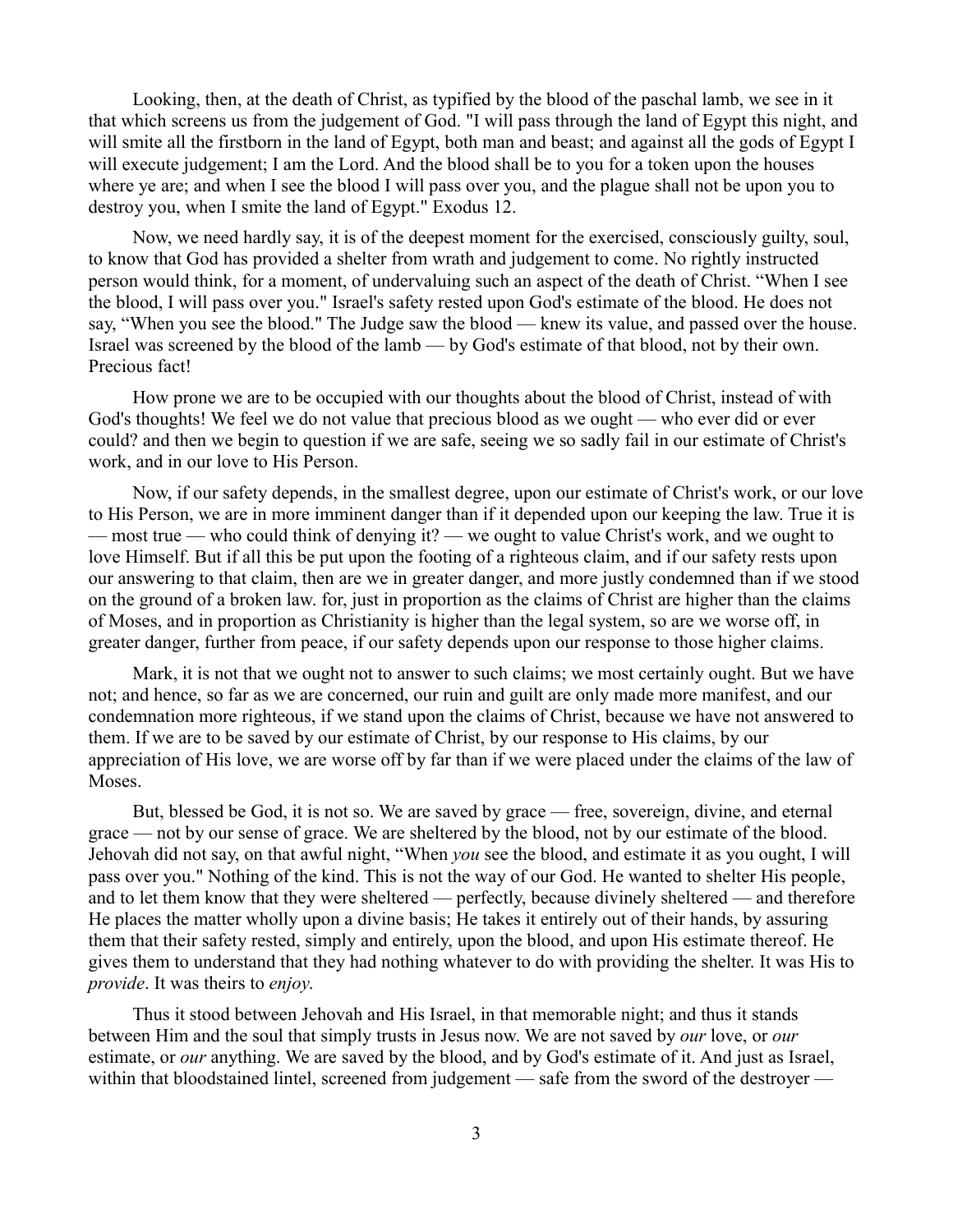could feed upon the roasted lamb, so may the believer, perfectly sheltered from the wrath to come sweetly secure from all danger — screened from judgement, feed upon Christ in all the preciousness of what He is.

But more of this by-and-by.

We are specially anxious that the reader should weigh the point on which we have been dwelling, if he be one who has not yet found peace, even as to the question of safety from judgement to come, which, as we shall see (if God permit) ere we close this paper, is but a small part, though an ineffably precious part, of what the death of Christ has procured for us. We have very little idea indeed of how much of the leaven of self-righteousness cleaves to us, even after our conversion, and how immensely it interferes with our peace, and our enjoyment of grace. It may be we fancy we have got done with self-righteousness when we have given up all thoughts of being saved by our works; but, alas! it is not so, for the evil takes a thousand shapes, and of all these, none is more subtle than that at which we have glanced, namely, the feeling that we do not value the blood as we ought, and the doubting our safety on that ground. All this is the fruit of self-righteousness. We have not got done with *self*. True, we are not, it may be, making a saviour of our *doings*, but we are of our *feelings*. We are seeking, unknown to ourselves perhaps, to find some sort of title in our love to God, or our appreciation of Christ.

Now, all this must be given up. We must rest simply on the blood of Christ, and upon God's testimony to that blood. He sees the blood. He values it as it deserves. He is satisfied. This ought to satisfy us. He did not say to Israel, When I see how you be have yourselves; when I see the unleavened bread, the bitter herbs, the girded loins, the shod feet, I will pass over you.

No doubt all these things had their proper place; but that proper place was not as the ground of safety, but as the secret of communion. They were called to behave themselves — called to keep the feast; but it was as *being*, not *in order to be*, a sheltered people. This made all the difference. It was because they were divinely screened from judgement that they could keep the feast. They had the authority of the word of God to assure them that there was no judgement for them; and if they believed that word they could celebrate the feast in peace and safety. "Through faith he kept the Passover, and the sprinkling of blood, lest he that destroyed the firstborn should touch them." Heb. 11: 28.

Here lies the deep and precious secret of the whole matter. It was by faith he kept the Passover. God had said, "When I see the blood, I will pass over you," and He could not deny Himself. It would have been a denial of His very nature and character, and an ignoring of His own blessed remedy, had a single hair of an Israelite's head been touched, on that deeply solemn night. It was not, we repeat, in anywise a question of Israel's state or Israel's deservings. It was simply and entirely a question of the value of the blood in *God's sight*, and of the truth and authority of His own word.

What stability is here! What peace and rest! What a solid ground of confidence! The blood of Christ, and the word of God! True — divinely true; — let it never be forgotten or lost sight of; it is only by the grace of the Holy Spirit that the word of God can be received, or the blood of Christ relied upon. Still, it is the word of God and the blood of Christ, and nothing else, which give peace to the heart, as regards all question of coming judgement. There can be no judgement for the believer. And why? Because the blood is on the mercy-seat, as the perfect proof that judgement has been already executed.

"He bore on the tree the sentence for me,

And now both the Surety and sinner are free."

Yes, all praise to His name, thus it stands as to every soul that simply takes God at His word, and rests in the precious blood of Christ. It is as impossible that such an one can come into judgement, as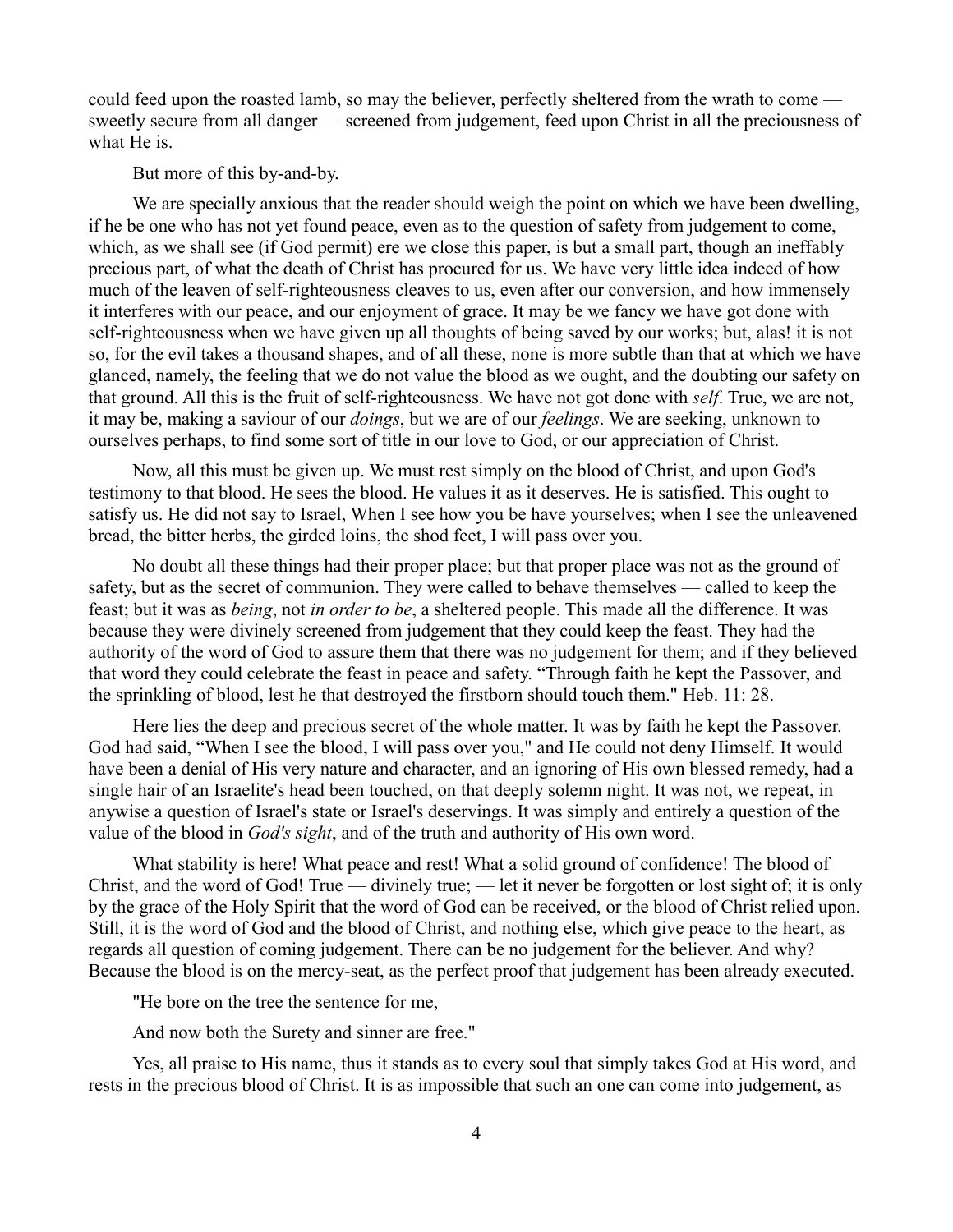that Christ Himself can. All who are sheltered by the blood are as safe as God can make them — as safe as Christ Himself. It seems perfectly wonderful, for any poor sinful mortal to be able to pen such words; but the blessed fact is, it is either this or nothing. If there is any question as to the believer's safety, then the blood of Christ is not on the mercy-seat, or it is of no account in the judgement of God. If it be a question of the believer's state, of his worthiness, of his feelings, of his experience, of his walk, of his love, of his devotedness, of his appreciation of Christ, then would there be no force, no value, no truth in that glorious sentence, "When I see the blood, I will pass over ;" for, in that case, the form of speech should be entirely changed, and a dark and chilling shade be cast over its heavenly lustre. It should then be, "When I see the blood, and . . . ."

But no, beloved anxious reader, it is not, and it never can be, thus. Nothing must ever be added not the weight of a feather, the breadth of a hair, or the movement of an eyelash — to that precious blood which has perfectly satisfied God as a Judge, and which perfectly shelters every soul that simply believes what God says because He says it. If the righteous Judge has declared Himself satisfied, surely the guilty culprit may well be satisfied also. God is satisfied with the blood of Jesus; and when the soul is satisfied likewise, all is settled, and there is peace, as regards the question of judgement. "There is no condemnation to them that are in Christ Jesus." How can there be, seeing He has borne the condemnation in their stead? To doubt the believer's exemption from judgement is to make God a liar, and to make the blood of Christ of none effect.

The reader will note that, thus far, we have been occupied only with the question of deliverance from judgement — a most weighty question surely. But, as we shall see in the course of this series of papers, there is far more secured for us by the death of Christ than freedom from judgement and wrath, blessed as that is. That peerless sacrifice does a great deal more for us than keep God out as a Judge.

But, for the present, we pause, and shall close this paper with a solemn and earnest question to the reader — *Art thou sheltered by the blood of Jesus?* Do not rest, beloved, until you can answer with a clear and unhesitating "Yes." Remember, you are either sheltered by the blood, or exposed to the horrors of eternal judgement.

#### PART 2.

In our last paper we had before us Israel under the shelter of the blood. A grand reality, most surely; who could duly estimate it? What human language could suitably unfold the deep blessedness of being screened from the judgement of God by the blood of the Lamb — of being within that hallowed circle where wrath and judgement can never come? Who can speak aright of the privilege of feeding, in perfect safety, on the Lamb, whose precious blood has for ever averted from us the wrath of a sin-hating God?

But, blessed as all this is, there is much more than this. There is far more comprehended in the salvation of God than deliverance from judgement and wrath. We may have the fullest assurance that our sins are forgiven, that God will never enter into judgement with us on account of our sins; and yet be very far indeed from the enjoyment of the true Christian position. We may be filled with all manner of fears about ourselves — fears occasioned by the consciousness of indwelling sin — the power of Satan — the influence of the world. All these things may crop up before us, and fill us with the gravest apprehensions.

Thus, for example, when we turn to Exodus 14, we find Israel in the deepest distress, and almost overwhelmed with fear. It would seem as if they had, for the moment, lost sight of the fact that they had been under the cover of the blood.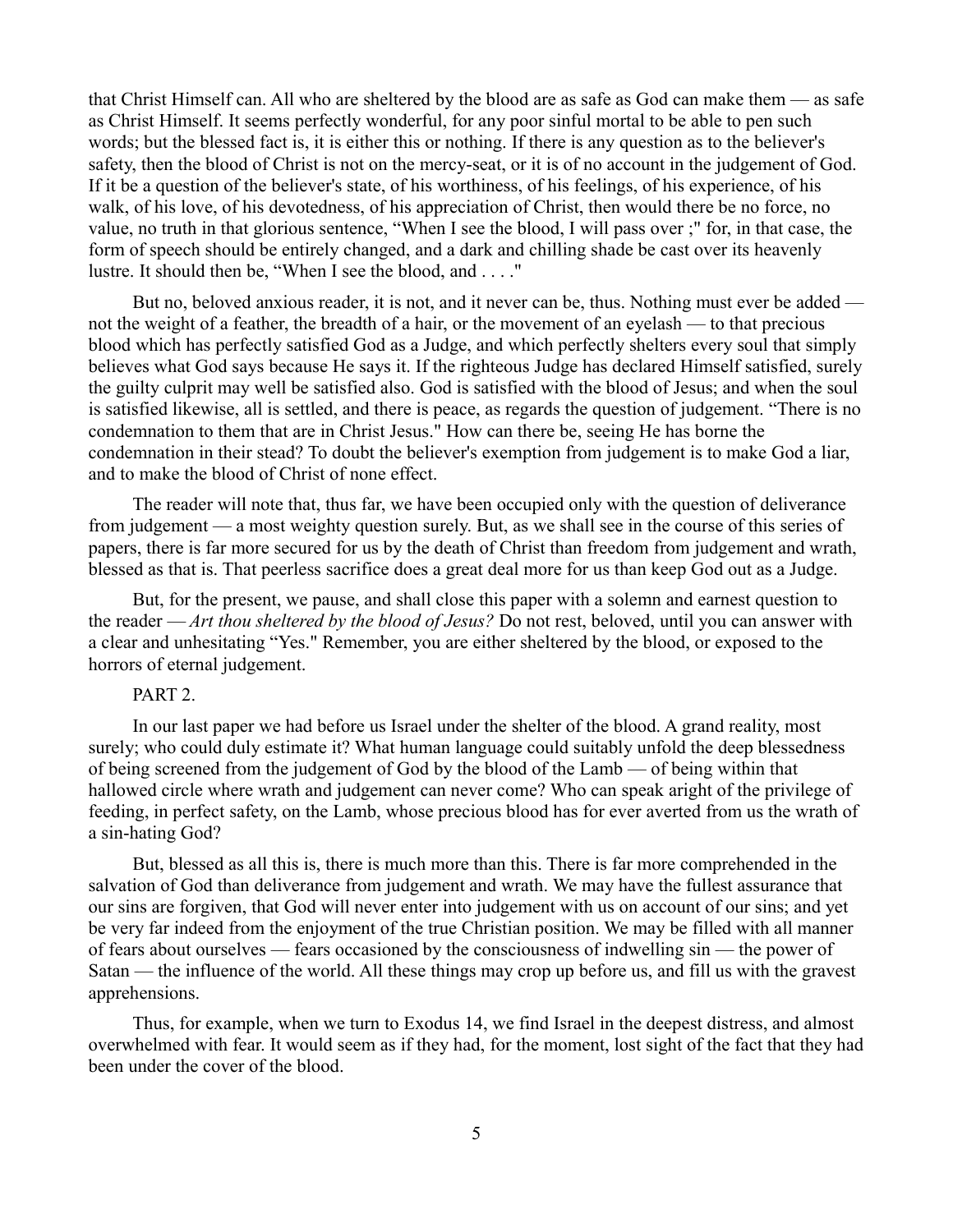Let us look at the passage.

"And the Lord spake unto Moses, saying, Speak unto the children of Israel, that they turn and encamp before Pi-hahiroth, between Migdol and the sea, over against Baal-zephon: before it shall ye encamp by the sea. For Pharaoh will say of the children of Israel They are entangled in the land, the wilderness hath shut them in. And I will harden Pharaoh's heart, that he shall follow after them: and I will be honoured upon Pharaoh, and upon all his host; that the Egyptians may know that I am the Lord. And they did so. And it was told the king of Egypt that the people fled: and the heart of Pharaoh and of his servants was turned against the people, and they said, Why have we done this, *that we have let Israel go from serving us?" —* mark these words: — "And he made ready his chariot, and took his people with him. And he took six hundred chosen chariots, and all the chariots of Egypt, and captains over every one of them. And the Lord hardened the heart of Pharaoh king of Egypt, and he pursued after the children of Israel: and the children of Israel went out with a high hand. But the Egyptians pursued after them, all the horses and chariots of Pharaoh, and his horsemen, and his army, and overtook them, encamping by the sea, beside Pi-hahiroth, before Baal-zephon. And when Pharaoh drew nigh, the children of Israel lifted up their eyes, and, behold, the Egyptians marched after them; and they were *sore afraid*: and the children of Israel *cried out* unto the Lord."

Now, we may feel disposed to ask, "Are these the people whom we have seen so recently feeding, in perfect Safety, under the cover of the blood?" The very same. Whence, then, these fears, this intense alarm, this agonising cry? Did they really think that Jehovah was going to judge and destroy them, after all? Not exactly. Of what, then, were they afraid? Of perishing in the wilderness after all. "And they said unto Moses, Because there were no graves in Egypt, hast thou taken us away to die in the wilderness? Wherefore hast thou dealt thus with us, to carry us forth out of Egypt? Is not this the word that we did tell thee in Egypt, saying, Let us alone, that we may serve the Egyptians? For it had been better for us to serve the Egyptians, than that we should die in the wilderness."

All this was most gloomy and depressing. Their poor hearts seem to fluctuate between "graves in Egypt" and death in the wilderness. There is no sense of deliverance; no adequate knowledge either of God's purposes or of God's salvation. all seems utter darkness, almost bordering upon hopeless despair. They are thoroughly hemmed in and "shut up." They seem in a worse plight than ever. They heartily wish themselves back again amid the brick-kilns and stubble fields of Egypt. The mountains on either side of them; the sea in front; Pharaoh and all his terrific hosts behind.

The case seemed perfectly hopeless; and hopeless it was, so far as they were concerned. They were utterly powerless, and they were being made to realize it, and this is a very painful process to go through; but very wholesome and valuable, yea, most necessary for all. We must all, in one way or another, learn the force, meaning, and depth of that phrase, "without strength"! It is exactly in proportion as we find out what it is to be without strength, that we are prepared to appreciate God's "due time."

But, we may here inquire, "is there aught in the history of God's people now answering to Israel's experience at the Red Sea?" Doubtless there is; for we are told that the things which happened unto Israel are our ensamples, or types. And, most surely, the scene at the Red Sea is full of instruction for us. How often do we find the children of God plunged in the very depths of distress and darkness as to their state and prospects! It is not that they question the love of God, or the efficacy of the blood of Jesus, nor yet that God will reckon their sins to them, or enter into judgement with them. But still, they have no sense of full deliverance. They do not see the application of the *death* of Christ to their evil nature. They do not realize the glorious truth that by that death they are completely delivered from this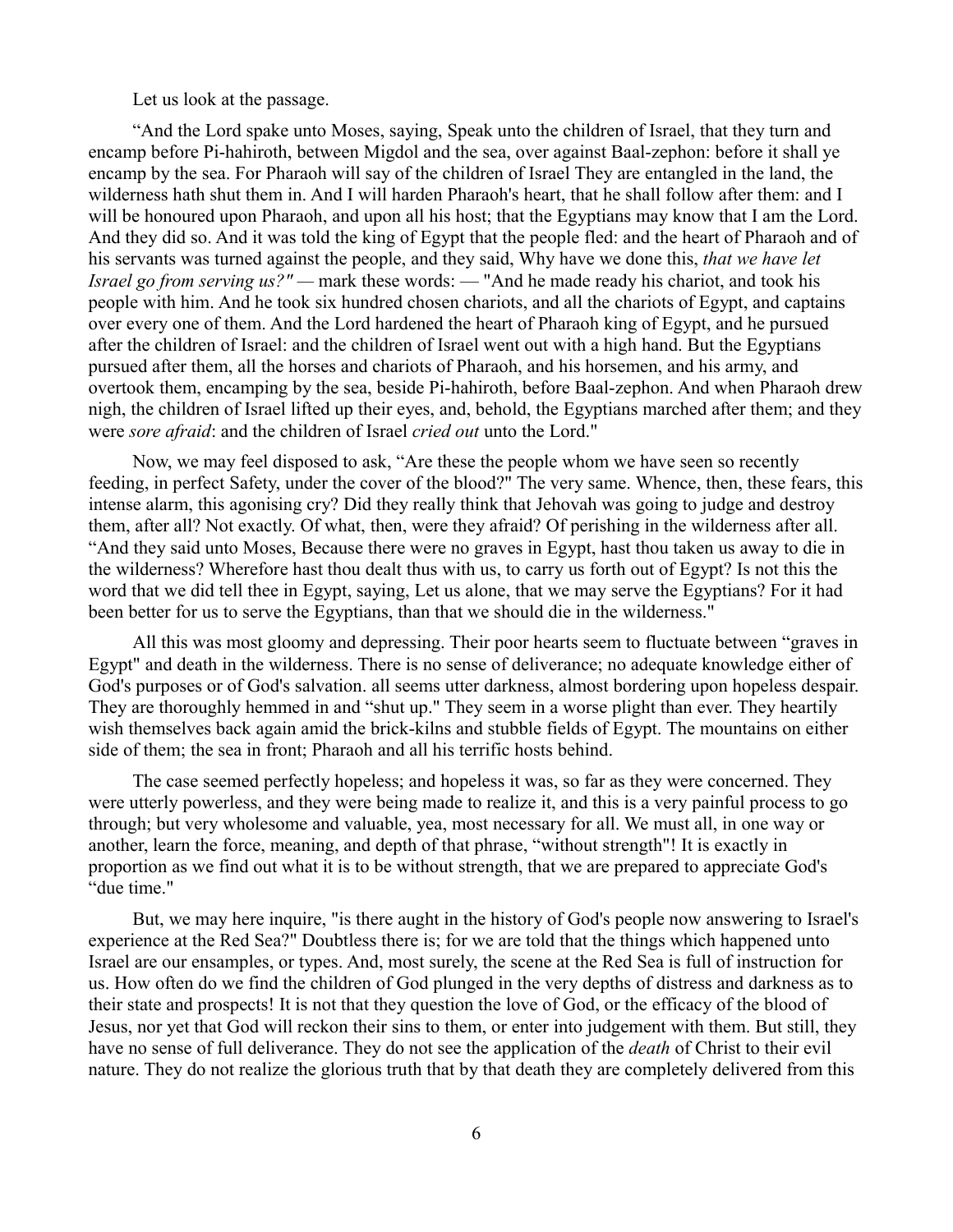present evil world, from the dominion of sin, and from the power of Satan. They, to a certain extent, see that the blood of Jesus screens them from the judgement of God; but there is no bright, happy, emancipating sense of full and everlasting salvation. They are, to speak according to our type, at Egypt's side of the Red Sea, and in danger of falling into the hands of the prince of this world They do not see "*all* their enemies dead on the seashore." They cannot sing the song of redemption. No one can sing it, until he stands by faith on the wilderness side of the Red Sea, or, in other words, until he sees his complete deliverance from sin, the world, and Satan.

Thus, in contemplating the facts of Israel's history, as recorded in the first fifteen chapters of Exodus, we observe that they did not raise a single note of praise until they had passed through the Red Sea. We hear the cry of sore distress, under the cruel lash of Pharaoh's task-masters, and amid the grievous toil of Egypt's brick-kilns. And we hear the cry of terror when they stood "between Migdol and the sea." All this we hear; but not one note of praise, not a single accent of triumph, until the waters of the Red Sea rolled between them and the land of death and darkness, and they saw all the power of the enemy broken and gone. "Thus the Lord saved Israel that day out of the hand of the Egyptians; and Israel saw the Egyptians dead upon the sea-shore. And *Israel saw that great work which the Lord did* upon the Egyptians: and the people feared the Lord and his servant Moses. *Then sang* Moses and the children of Israel."

Now, what is the simple application of all this to us as Christians? What grand lesson are we to learn from the scenes on the shores of the Red Sea? In a word, of what is the Red Sea a type? And what is the difference between the blood-stained lintel and the divided sea?

The Red Sea is the type of the death of Christ, in its application to all our spiritual enemies, sin, the world, and Satan. By the death of Christ the believer is completely and for ever delivered from the *power* of sin. He is, alas! conscious of the *presence* of sin; but its power is gone. He has died to sin, in the death of Christ; and what power has sin over a dead man? It is the privilege of the Christian to reckon himself as much delivered from the dominion of sin as a man lying dead on the floor. What power has sin over such an one? None whatever. No more has it over the Christian. Sin *dwells* in the believer, and will do so to the end of the chapter; but its *rule* is gone. Christ has wrested the sceptre from the grasp of our old master, and shivered it to atoms. It is not merely that His blood has purged our sins; but His death has broken the power of sin.

It is one thing to know that our sins are forgiven, and another thing altogether to know that "the body of sin is destroyed" — its rule ended — its dominion gone. Many will tell you that they do not question the forgiveness of their past sins, but they do not know what to say as to indwelling sin. They fear lest, after all, that may come against them, and bring them into judgement. Such persons are, to use the figure, "between Migdol and the sea." They have not learnt the doctrine of Romans 6. They have not as yet, in their Spiritual intelligence and apprehension, reached the resurrection side of the Red Sea. They do not know what it is to be dead unto sin, and alive unto God through Jesus Christ our Lord.

And let the reader particularly note the force of the apostle's word, "*reckon*." How very different it is, in every way, from our word, "*realise*!" This latter word may do very well where natural or human things are concerned. We can realize physical or material facts; but where a spiritual truth is involved, it is not a question of realising, but of reckoning. How can I realize that I am dead to sin? All my own experience, my own feelings, my inward self-consciousness seems to offer a flat contradiction to the truth. I cannot realise that I am dead; but God tells me I am. He assures me that He counts me to have died to sin when Christ died. I believe it; not because I feel it, but because God says it. Reckon myself to be what God tells me I am. If I were sinless; if I had no sin in me, I should never be told to reckon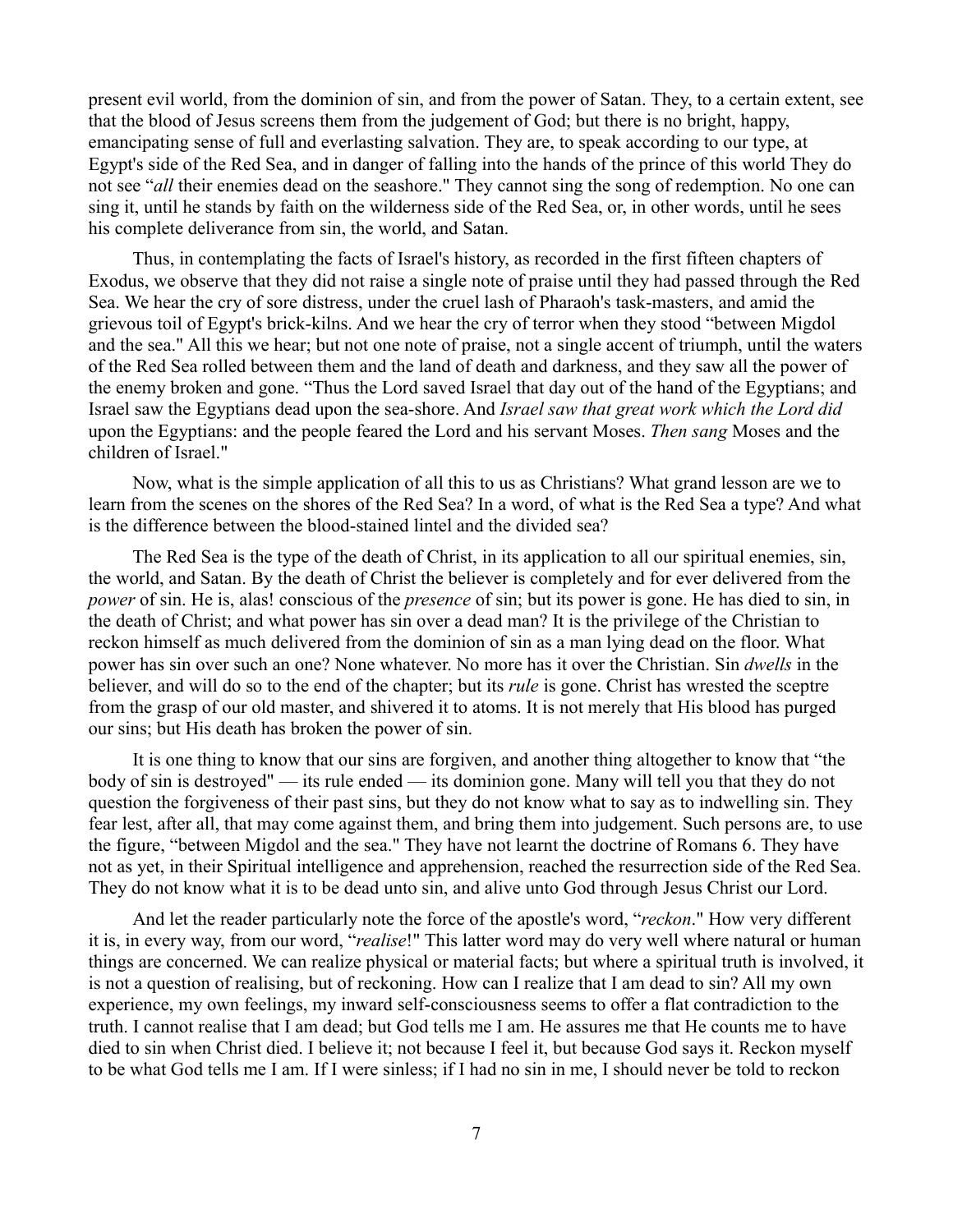myself dead to sin; neither should I ever be called to listen to such words as, "Let not sin, therefore, *reign* in your mortal body." But it is just because I have sin dwelling in me, and in order to give me full practical deliverance from its reigning I power, that I am taught the grand enfranchising truth, that the dominion of sin is broken by the death of Christ.

How do I know this? Is it because I feel it? Certainly not. How could I feel it? How could I realise it? How could I ever have the self-consciousness of it, while in the body? Impossible. But God tells me I am dead to sin. I believe it. I do not reason about it. I do not stagger at it because I cannot find any evidence of its truth in myself. I take God at His word. I reckon myself to be what He tells me I am. I do not endeavour to struggle, and strive, and work myself into a sinless state which is impossible. Neither do I imagine myself to be in it, which were a deceit and a delusion; but by a simple, childlike faith, I take the blessed ground which faith assigns me, in association with a dead and risen Christ. I look at Christ, and see in Him, according to God's word, the true expression of what I am, in the Divine Presence. I do not reason from myself upwards, but I reason from God downwards. This makes all the difference. It is just. the difference between unbelief and faith — between law and grace — between human religion and divine Christianity. If I reason from self, my process of reasoning is carried on in the dark, and all my conclusions must be utterly false. But if, on the other hand, I reason from God, my process of reasoning is carried on in the light, even the light of His eternal truth, and all my conclusions are divinely sound.

It is an unspeakable mercy to get done with self, in all its phases and in all its workings, and to be brought to rest, in all simplicity, on the written word, and on the Christ which that written word presents to our souls. Self-occupation is the death-blow to fellowship, and a complete barrier to the soul's rest. It is absolutely impossible for any one to enjoy peace so long as he is occupied with himself. He must cease from self, and hearken to God's word, and rest, without a single question, on its pure, precious, and everlasting record. God's word never changes. I change; my frames, my feelings, my experience, my circumstances, change continually; but God's word is the same yesterday, and to-day, and for ever.

Furthermore, it is a grand and essential point for the soul to apprehend that Christ is the only definition of the believer's place before God. This gives immense power, liberty, and blessing. "As he is, so are we, in this world." (1 John 4: 17) This is something perfectly wonderful; only let us ponder it. Let us think of a poor, wretched, guilty, slave of sin, a bondslave of Satan, a votary of the world, exposed to eternal judgement — the flames of an everlasting hell — such an one taken up by sovereign grace, delivered completely from the grasp of Satan, the dominion of sin, the power of this present evil world — pardoned, washed, justified, brought nigh to God, accepted in Christ, and perfectly and for ever identified with Him, so that the Holy Ghost can say, as Christ is, so is he in this world.

All this seems too good to be true; and, most assuredly, it is too good for us to get; but, blessed be the God of all grace, and blessed be the Christ of God it is not too good for Him to give. God gives like Himself. He will be God, spite of our unworthiness and Satan's opposition. He will act in a way worthy of Himself, and worthy of the Son of His love. Were it a question of our deservings, we could only think of the deepest and darkest pit of hell. But seeing it is a question of what is worthy of God to give, and that He gives according to His estimate of the worthiness of Christ, then, verily, we can think of the very highest place in heaven. The glory of God, and the worthiness of His Son, are involved in His dealings with us; and hence everything that could possibly stand in the way of our eternal blessedness, has been disposed of in such a manner as to secure the divine glory, and furnish a triumphant answer to every plea of the enemy. Is it a question of trespass? "He has forgiven us all trespasses." Is it a question of sin? He has condemned sin. Is it a question of guilt? It is cancelled by the blood of the cross. Is it a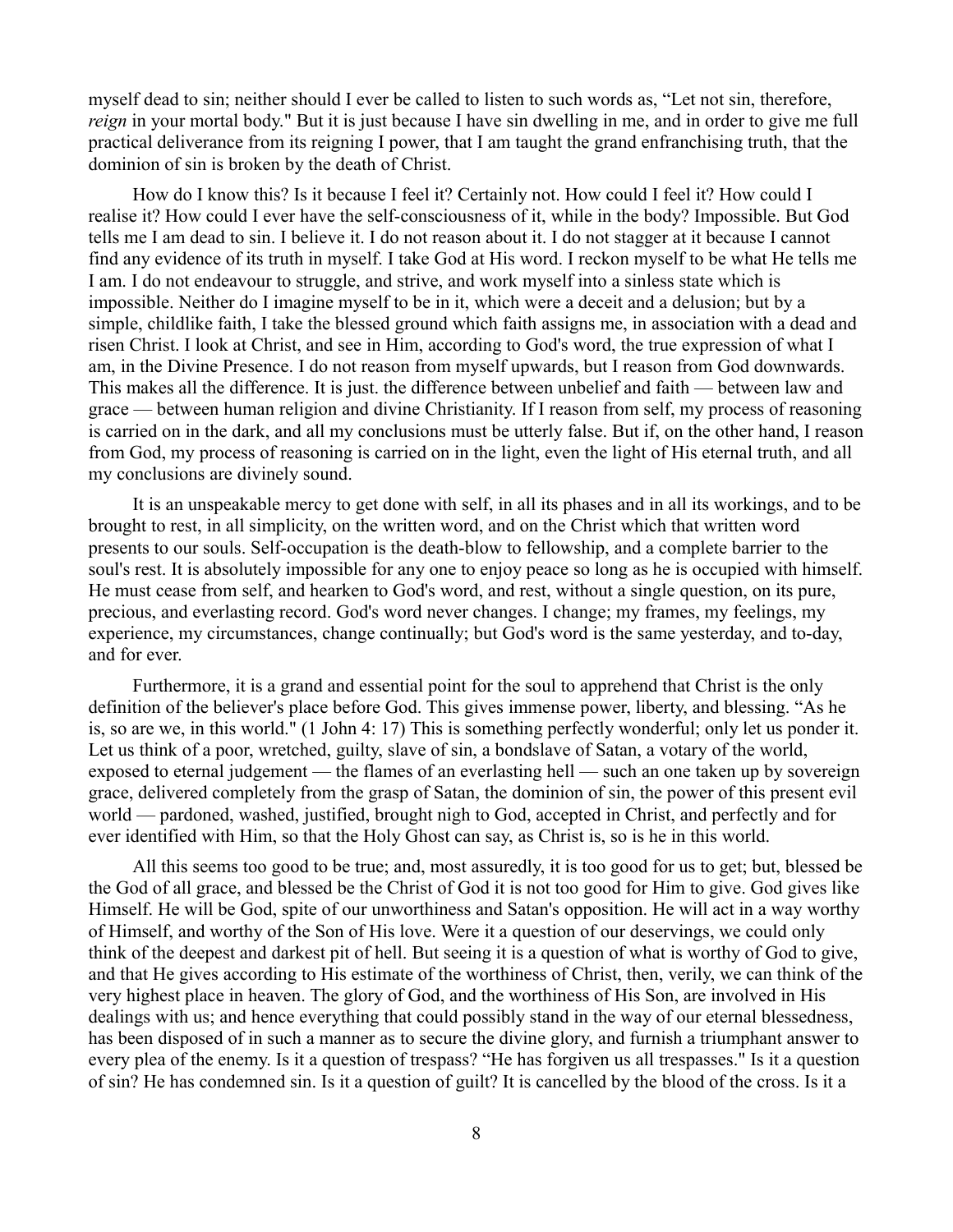question of death? He has taken away its sting, and actually made it part of our property. Is it a question of Satan? He has destroyed him. Is it a question of the world? He has delivered us from it, and snapped every link which connected us with it.

Thus, beloved Christian reader, it stands with us, if we are to be taught by scripture — if we are to take God at His word — if we are to believe what He says. And, we may add, if it be not thus, we are in our sins; under the power of sin; in the grasp of Satan; obnoxious to death; part and parcel of an evil, Christless, Godless, world, and exposed to the unmitigated wrath of God — the vengeance of eternal fire.

Oh! that the blessed Spirit may open the eyes of God's people, and give them to see their proper place, their proper portion, on resurrection ground, in association with a risen and glorified Christ.

# PART<sub>3</sub>.

Having glanced at two of the leading points in our subject, namely, Israel under the shelter of the blood; and Israel on the shores of the Red Sea; we have, now, to contemplate for a few moments, Israel crossing the Jordan, and celebrating the paschal feast at Gilgal, in which they represent the true position of Christians now.

The Christian is one who is not only sheltered from judgement by the blood of the Lamb, but delivered from this present evil world, by the death of Christ, and associated with Him where He now is, at the right hand of God. He is blessed with all spiritual blessings, in the heavenlies in Christ. He is, thus, a heavenly man, and, as such, is called to walk — in this world, in all the varied relationships and responsibilities in which the good hand of God has placed him. He is not a monk, or an ascetic, or a man living in the clouds — fit neither for earth or heaven. He is not one who lives in a dreamy, misty, unpractical region; but, on the contrary, one whose happy privilege it is, from day to day, to reflect, amid the scenes and circumstances of earth, the graces and virtues of a heavenly Christ with whom, through infinite grace, and on the solid ground of accomplished redemption, he is linked by the power of the Holy Ghost.

Such is the Christian, according to the teaching of the New Testament. Let the reader see that he understands it. It is very real, very definite, very positive, very practical. a child may know it, and realise it, and exhibit it. A Christian is one whose sins are forgiven — who possesses eternal life and knows it — in whom the Holy Ghost dwells — He is accepted in, and associated with a risen and glorified Christ — He has broken with the world, is dead to sin and the law, and finds His object, and His delight, and his spiritual sustenance in the Christ who loved him and gave Himself for him, and for whose coming he waits every day of his life.

This, we repeat, is the New Testament idea of a Christian. How immensely it differs from the ordinary type of Christian profession around as, we need not say. But let the reader measure himself by the divine standard, and see wherein he comes short; for of this he may rest assured, that there is no reason whatsoever, so far as the love of God, or the work of Christ, or the testimony of the Holy Ghost is concerned, why he should not be in the full enjoyment of all the rich and rare spiritual blessings which appertain to the true Christian position. Dark unbelief, fed by legality, bad theology and spurious religiousness, robs many of God's dear children of their proper place and portion. And not only so, but from want of a thorough break with the world, many are sadly hindered from the clear perception and full realisation of their position and privileges as heavenly men.

But we are rather anticipating the instruction unfolded to us in the typical history of Israel, in Joshua 3-5 to which we shall now turn. "And Joshua rose early in the morning; and they removed from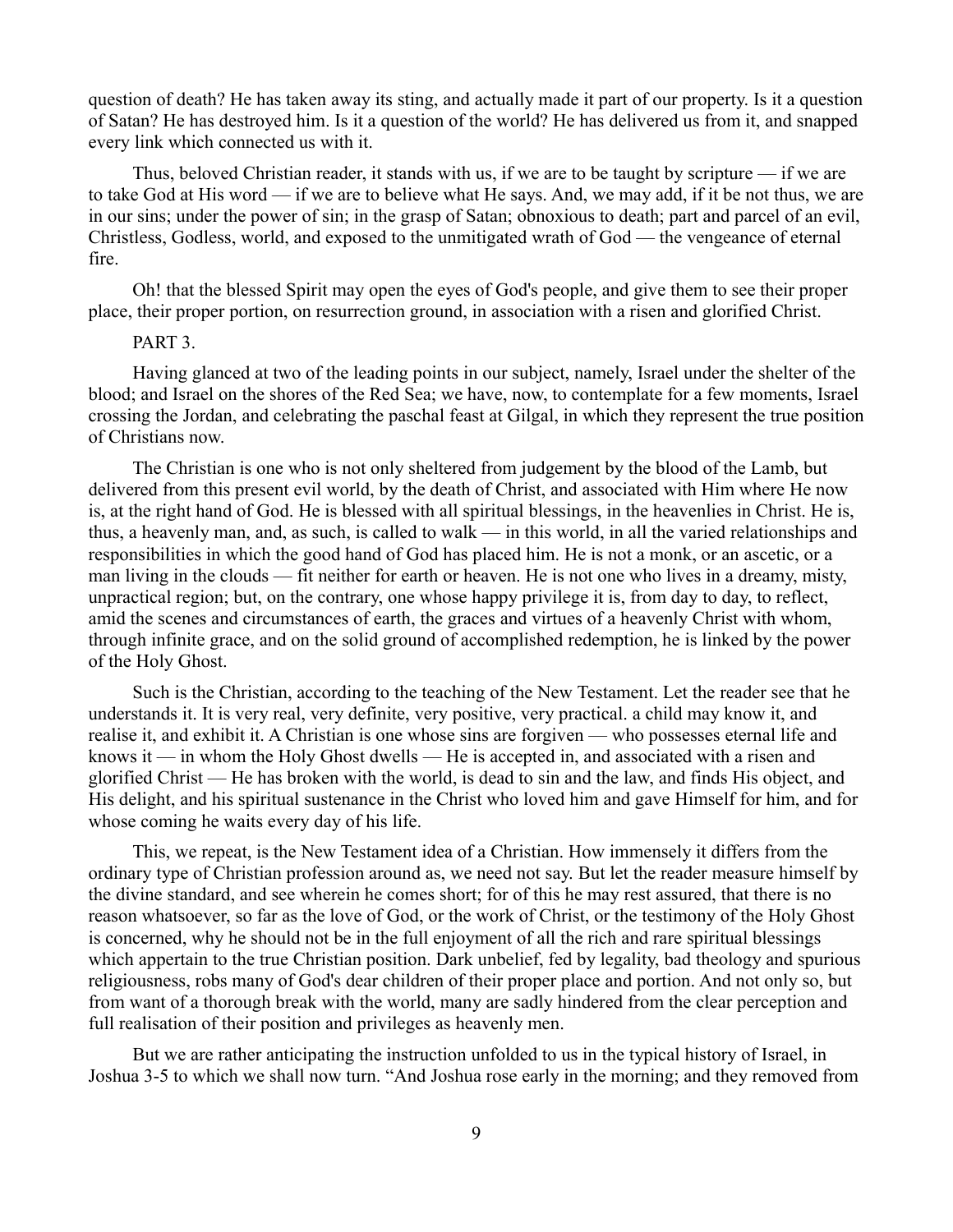Shittim, and came to Jordan, he and all the children of Israel, and lodged there before they passed over. And it came to pass, after three days, that the officers went through the host. And they commanded the people, saying, When ye see the ark of the covenant of the Lord your God, and the priests the Levites bearing it, then ye shall remove from your place, and go after it. *Yet there shall be a space between you and it, about two thousand cubits by measure: come not near unto it, that ye may know the way by which ye must go; for ye have not passed this sway heretofore."* Joshua 3: 1-4.

It is most desirable that the reader should, with all simplicity and clearness, seize the true spiritual import of the river Jordan. It typifies the death of Christ in one of its grand aspects, just as the Red Sea typifies it in another. When the children of Israel stood on the wilderness side of the Red Sea, they sang the song of redemption. They were a delivered people — delivered from Egypt and the power of Pharaoh. They saw all their enemies dead on the sea shore. They could even anticipate, in glowing accents, their triumphal entrance into the promised land. "Thou in thy mercy hast led forth the people which thou hast redeemed; thou hast guided them in thy strength unto thy holy habitation. The people shall hear, and be afraid: sorrow shall take hold on the inhabitants of Palestina. Then the dukes of Edom shall be amazed; the mighty men of Moab, trembling shall take hold upon them: all the inhabitants of Canaan shall melt away. Fear and dread shall fall upon them: by the greatness of thine arm they shall be still as a stone; till thy people pass over, O Lord, till the people pass over which thou hast purchased. Thou shalt bring them in, and plant them in the mountain of thine inheritance, in the place, O Lord, which thou hast made for thee to dwell in; in the sanctuary, O Lord, which thy hands have established. The Lord shall reign for ever and ever."

All this was perfectly magnificent, and divinely true. But they were not yet in Canaan. Jordan of which, most surely, there is no mention in their glorious song of victory — lay between them and the promised land. True, in the purpose of God, and in the judgement of faith, the land was theirs; but they had to traverse the wilderness, cross the Jordan, and take possession.

How constantly we see all this exemplified in the history of souls. When first converted, there is nothing but joy and victory and praise. They know their sins forgiven; they are filled with wonder, love and praise. Being justified by faith, they have peace with God, and they can rejoice in hope of His glory, yea and joy in Himself through Jesus Christ our Lord. They are in Romans 5: 1-11; and, in one sense, there can be nothing higher. Even in heaven itself, we shall have nothing higher or better than "joy in God." Persons sometimes speak of Romans 8 being higher than Romans 5. But what can be higher than "joy in God?" If we are brought to God, we have reached the most exalted point to which any soul can come. To know Him as our portion, our rest, our stay, our object, our all; to have all our springs in Him, and know Him as a perfect covering for our eyes, at all times and in all places, and under all circumstances. This is heaven itself to the believer.

But there is this difference between Romans 5 and Romans 8 that 6 and 7 lie between; and when the soul has travelled practically through these latter, and learnt how to apply their profound and precious teaching to the great questions of indwelling sin and the law, then is it in a better state, though, most assuredly, not in a higher standing.

We repeat, and with emphasis, the words, "*travelled practically."* For it must be even so, if we would really enter into these holy mysteries, according to God. It is easy to talk about being "dead to sin "and "dead to the law" — easy to see these things written in Romans 6 and Romans 7 easy to grasp, in the intellect, the mere theory of these things. But the question is, have we made our own of them? — Have they been applied practically to our souls, by the power of the Holy Ghost? And are they livingly exhibited in our ways, to the glory of Him who, at such a cost to Himself, has brought us into such a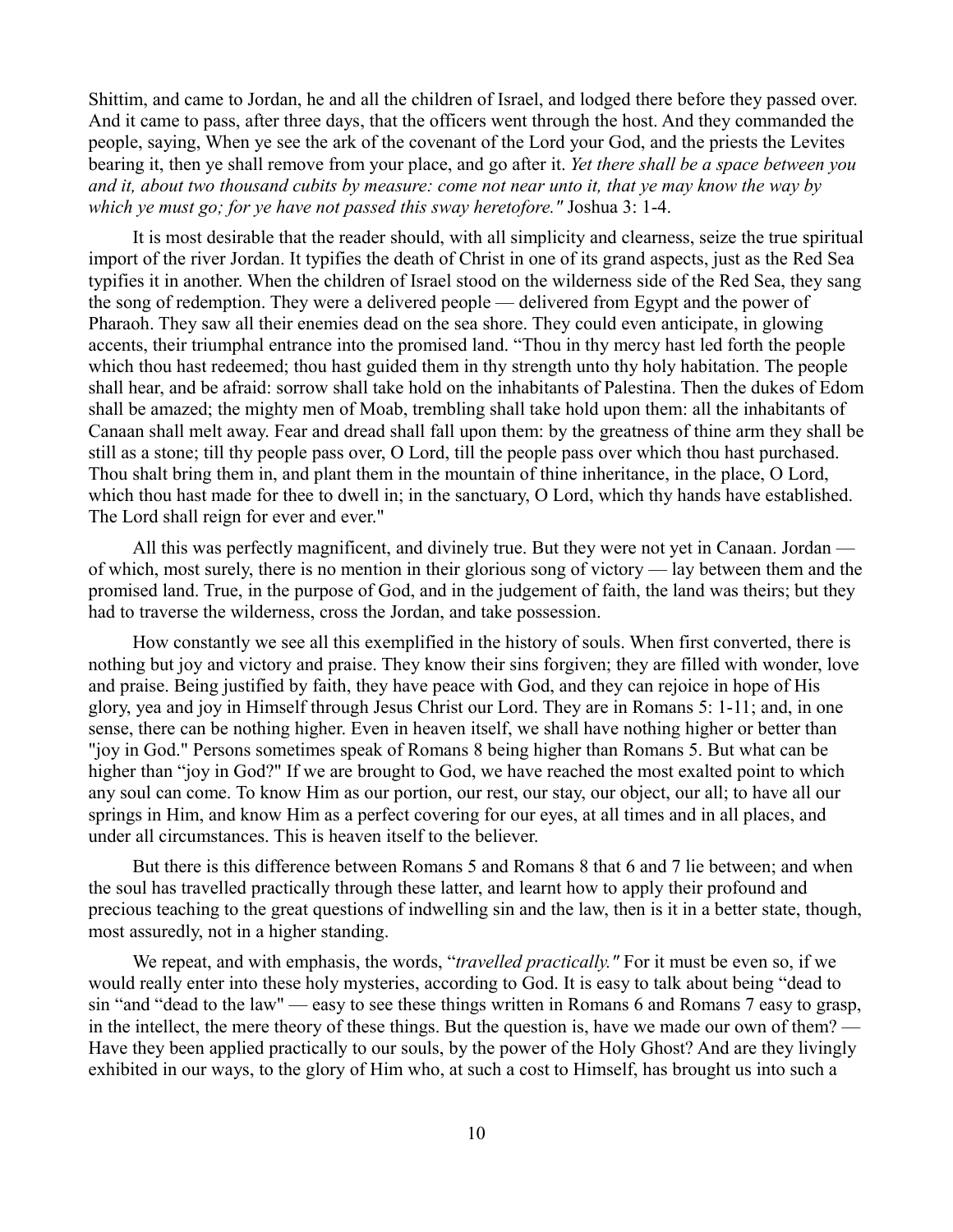marvellous place of blessing and privilege?

It is much to be feared that there is a vast amount of merely intellectual traffic in these deep and precious mysteries of our most holy faith which — were they only laid hold of in spiritual power — are calculated to produce the most marked results in practice.

But, we must return to our theme; and, in doing so, we would ask the reader if he really understands the true spiritual import of the river Jordan? What does it really mean? We have said that it typifies the death of Christ. But in what aspect? — For that precious death has many and various aspects. We believe the Jordan sets forth the death of our Lord Jesus Christ, not so much in its application to that from which we are delivered, as to that into which we are introduced. The Red Sea delivered Israel from Egypt and the power of Pharaoh. Jordan brought them into the land of Canaan.

We find both in the death of Christ. He, blessed be His Name, has by His death on the cross — His death for us, delivered us from our sins — from guilt and condemnation — from Satan's power, and from this present evil world.

But, more than this, He has by the same infinitely precious work, brought us, now, into an entirely new position, in living union and association with Himself, where He is at God's right hand. Such is the distinct teaching of Ephesians 2. "But God who is rich in mercy, for his great love wherewith he loved us, even when we were dead in sins, hath *quickened us together with Christ* (by grace ye are saved); and *hath raised us up together*, and made us *sit together in the heavenlies* in Christ Jesus." Verses 4-6.

Note the little word "*Hath*." He is not speaking of what God *will* do; but of what He *hath done* done for us and with us in Christ Jesus. The believer is not one who is waiting to go to heaven when he dies. He is there already in the Person of His living and glorified Head — there, too, in spirit and by faith.

Is all this real and true? As real and true as that Christ hung on the cross and lay in the grave. As real and true as that we were dead in trespasses and sins. As real and true as the eternal truth of God can make it. As real and true as the indwelling of the Holy Spirit in the body of every true believer.

Mark, reader, we are not, now, speaking of the practical working out of all this glorious truth in the life of Christians, from day to day. This is another thing altogether. Alas! alas! if our only idea of true Christian position were to be drawn from the practical career of professing Christians, we might give up Christianity as a myth, a sham and a fable.

But thank God, it is not so. We must learn what true Christianity is from the pages of the New Testament; and, having learnt it there judge ourselves, our ways, our surroundings, by its heavenly light. In this way, while we shall ever have to confess and mourn over our shortcomings, our hearts shall, ever more and more, be filled with praise to Him whose infinite grace has brought us into such a glorious position in union and fellowship with His own Son — a position, blessed be God, in nowise dependent upon our personal state; but which, if really apprehended, must exert a powerful influence upon our entire course, conduct and character.

# PART 4.

The more deeply we ponder the typical instruction presented in the river Jordan, the more clearly we must see that the whole Christian position is involved in the standpoint from which we contemplate it. If Jordan means death, and we have to meet it, then, verily, our prospect is a gloomy one. death is the wages of sin, and sin is death's sting; and most surely, if we have to encounter death, there can be but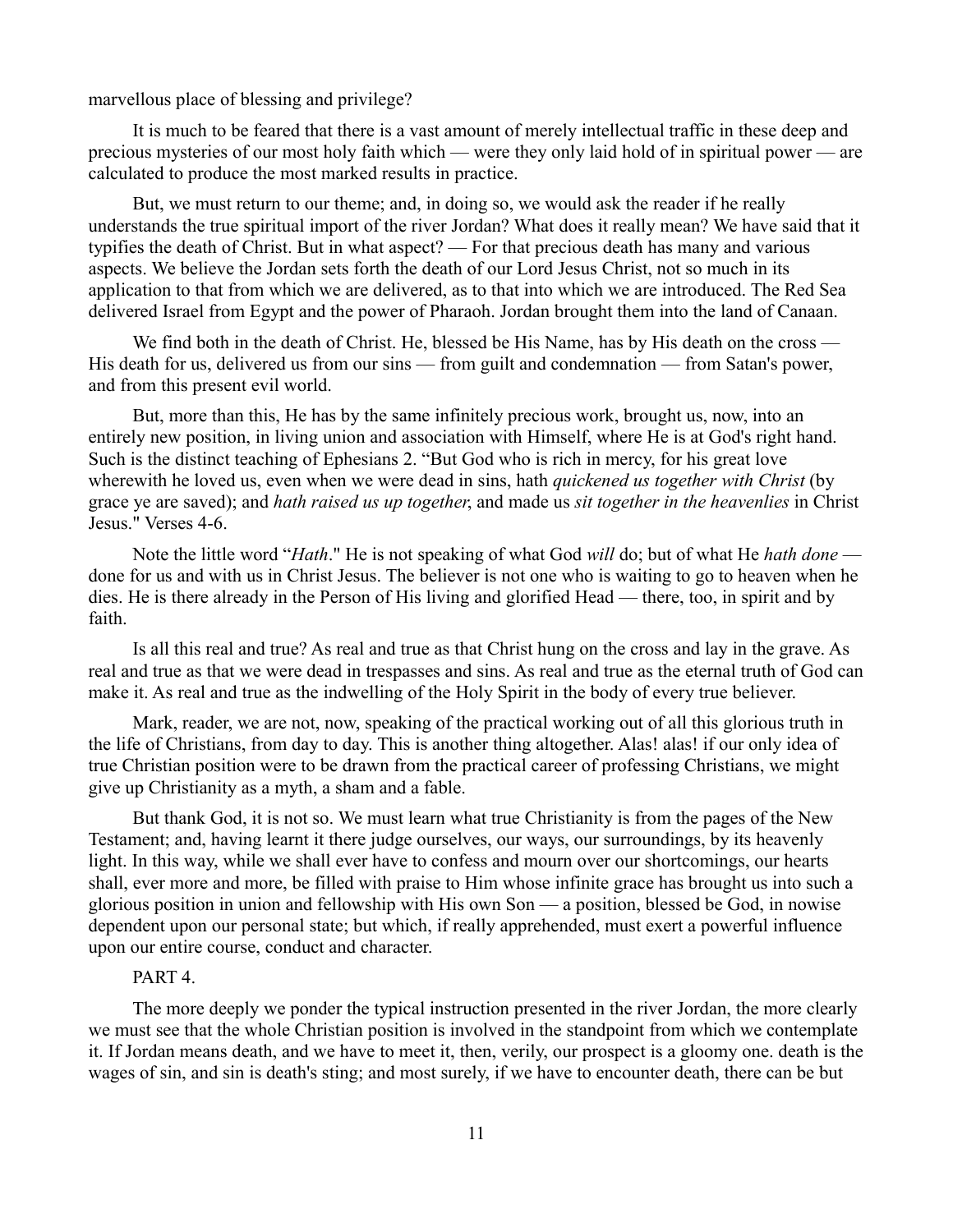the one terrible issue.

But, thanks be to God, it is not so. The great Antitype of the ark has passed over before us into Jordan, to stem its torrent for us, and make it a dry path for our feet, so that we might pass clean over into our heavenly inheritance. The Prince of life has destroyed, on our behalf, him that had the power of death. He has taken the sting from death; yea, He has made death itself the very means by which we reach, even now, in spirit and by faith, the true heavenly Canaan.

Let us see how all this is unfolded in our type. Mark particularly the commandment given by the officers of the host. "When ye see the ark of the covenant of the Lord your God, and the priests the Levites bearing it, then ye shall remove from your place, and go after it." The ark must go first. They dared not to move one inch along that mysterious way, until the symbol of the divine presence had gone before.

"Yet there shall be a space between you and it, about two thousand cubits by measure: *come not near unto it that ye may know the way by which ye must go;* for ye have *not passed this way heretofore."* It was an unknown, an untrodden way. No mortal could tread it with impunity. Death and destruction are linked together. "It is appointed unto men" — not to all men, thank God — "once to die; but after this the judgement." (Heb. 9) Who can stand before the king of terrors? Who can face that grim and terrible foe? Who can encounter the swellings of Jordan? Poor Peter thought he could; but he was sadly mistaken. He said unto Jesus, "Lord, whither goest thou? Jesus answered him, Whither I go, *thou canst not follow me now;* but thou shalt follow me afterwards."

How fully these words explain the import of that mystic "space" between Israel and the ark. Peter did not understand that space. He had not studied aright Joshua 3: 4. He knew nothing of that terrible pathway which his blessed Master was about to enter upon. "Peter said unto him, Lord, why cannot I follow thee now? I will lay down my life for thy sake."

Poor dear Peter! How little he knew of himself, or of that which he was — sincerely, no doubt, though ignorantly — undertaking to do! How little did he imagine that the very sound of death's dark river, heard even in the distance, would be sufficient so to terrify him, as to make him curse and swear that he did not know his Master! "Jesus answered him, Wilt thou lay down thy life for my sake? Verily, verily, I say unto thee, the cock shall not crow till thou hast denied me thrice."

"Yet there shall be a space between you and it." How needful! How absolutely essential! Truly there was a space between Peter and his Lord. Jesus had to go before. He had to meet death in its most terrific form. He had to tread that rough path in profound solitude — for who could accompany Him? "There shall be a space between you and it: come not near to it, that ye may know the way by which ye must go; for ye have — not passed this way heretofore."

"Thou canst not follow me now': but thou shalt follow me *afterwards*." Blessed Master! He would not suffer His poor feeble servant to enter upon that terrible path, until He Himself had gone before, and so entirely changed its character, that the pathway of death should be lighted up with the beams of life and immortality. Our Jesus has "abolished death, and brought life and incorruptibility to light by the gospel."

Thus death is no longer death to the believer. It was death to Jesus, in all its intensity, in all its horrors, in all its reality. He met it as the power which Satan wields over the soul of man. He met it as the penalty due to sin. He met it as the just judgement of God against sin — against us. There was not a single feature, not a single ingredient, not a single circumstance, which could possibly render death formidable which did not enter into the death of Christ. He met all; and, blessed be God, we are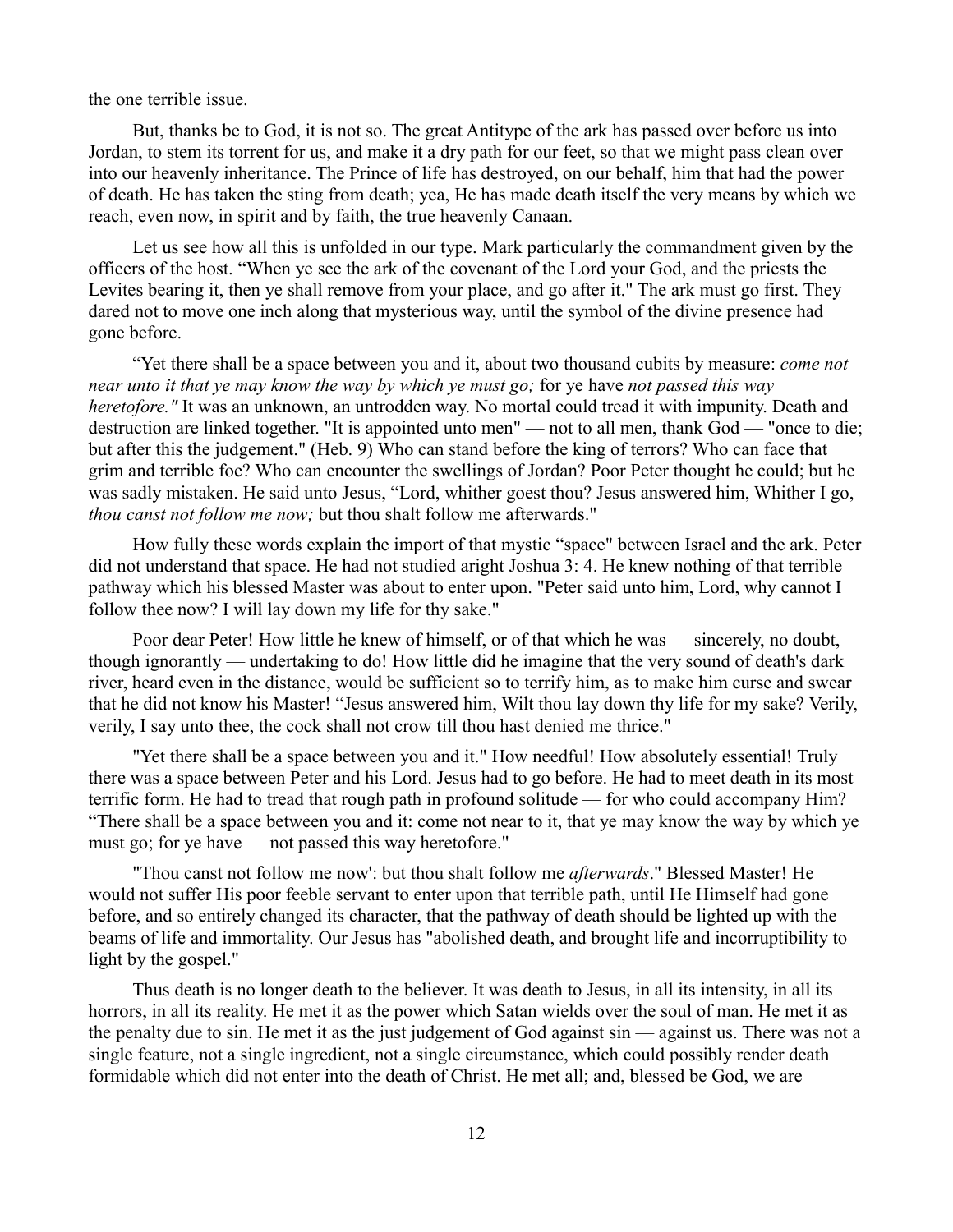accounted as having gone through all in and by Him. We died in Him, so that a death has no further claim upon us, or power over us. Its claims are disposed of, its power broken and gone for all believers. The whole scene is cleared completely of death, and filled with life and incorruptibility.

And hence, in Peter's case, we find our Lord, in the last chapter of John, most graciously meeting the desire of His servant's heart — a desire in which he was perfectly sincere — the desire to follow his beloved Lord. "Verily, verily, I say unto thee, When thou wast young, thou girdedst thyself, and walkedst whither thou wouldest; but when thou shalt be old, thou shalt stretch forth thy hands, and another shall gird thee, and carry thee whither thou wouldest not. This spake he signifying by what death he should glorify God." Thus death, instead of being the judgement of God to overwhelm Peter, was turned into a means by which Peter could glorify God.

What a glorious fact! What a stupendous mystery! How it magnifies the cross, or rather the One who hung thereon! What a mighty revelation, when a poor sinful man can, in death, glorify God! So completely has death been robbed of its sting — so thoroughly has its character been changed — that, instead of shrinking from it with terror, we can meet it — if it does come — and go through it with songs of victory; and instead of its being to us the heavy wages of sin, it is a means by which we can glorify God.

All praise to Him who has so wrought for us — to Him who has gone down into Jordan's deepest depths for us, and made there a highway by which His ransomed people can pass over into their heavenly inheritance! May our hearts adore Him! May all our powers be stirred up to magnify His holy name May our whole life be devoted to His praise.

But we must proceed with our type.

"And Joshua spake unto the priests, saying, Take up the ark of the covenant, and pass over before the people. And they took up the ark of the covenant, and went before the people. And the Lord said unto Joshua, This day will I begin to magnify thee in the sight of all Israel, that they may know that as I was with Moses, so I will be with thee." Joshua stands before us as a type of the risen Christ, leading His people, in the power of the Holy Ghost, into their heavenly inheritance. The priests bearing the ark into the midst of Jordan typify Christ going down into death for us, and destroying completely its power. "He passed through death's dark raging flood, to make our rest secure ;" and not only to make it secure, but to lead us into it, in association with Himself, now, in spirit and by faith; by-and-by, in actual fact.

"And Joshua said unto the children of Israel, Come hither, and hear the words of the Lord your God. And Joshua said, Hereby ye shall know that the *living* God is among you, and that he will without fail drive out from before you the Canaanites Behold, the ark of the covenant of the Lord of all the earth passeth over before you into Jordan."

The passage of the ark into Jordan proved two things, namely, the presence of the living God in the midst of His people; and that He would most surely drive out all their enemies from before them. The death of Christ is the basis and the guarantee of everything to faith. Grant us but this, that Christ has gone down into death for us, and we argue, with all possible confidence, that, in this one great fact, all is secured. God is with us, and God is for us. "He that spared not his own Son, but delivered him up for us all, how shall he not with him also freely give us all things?" The difficulty of unbelief is, "How shall he?" The difficulty of faith is, "How shall he not?"

Israel might wonder how all the hosts of Canaan could ever be expelled from before them; let them gaze on the ark in the midst of Jordan, and cease to wonder, cease to doubt. The less is included in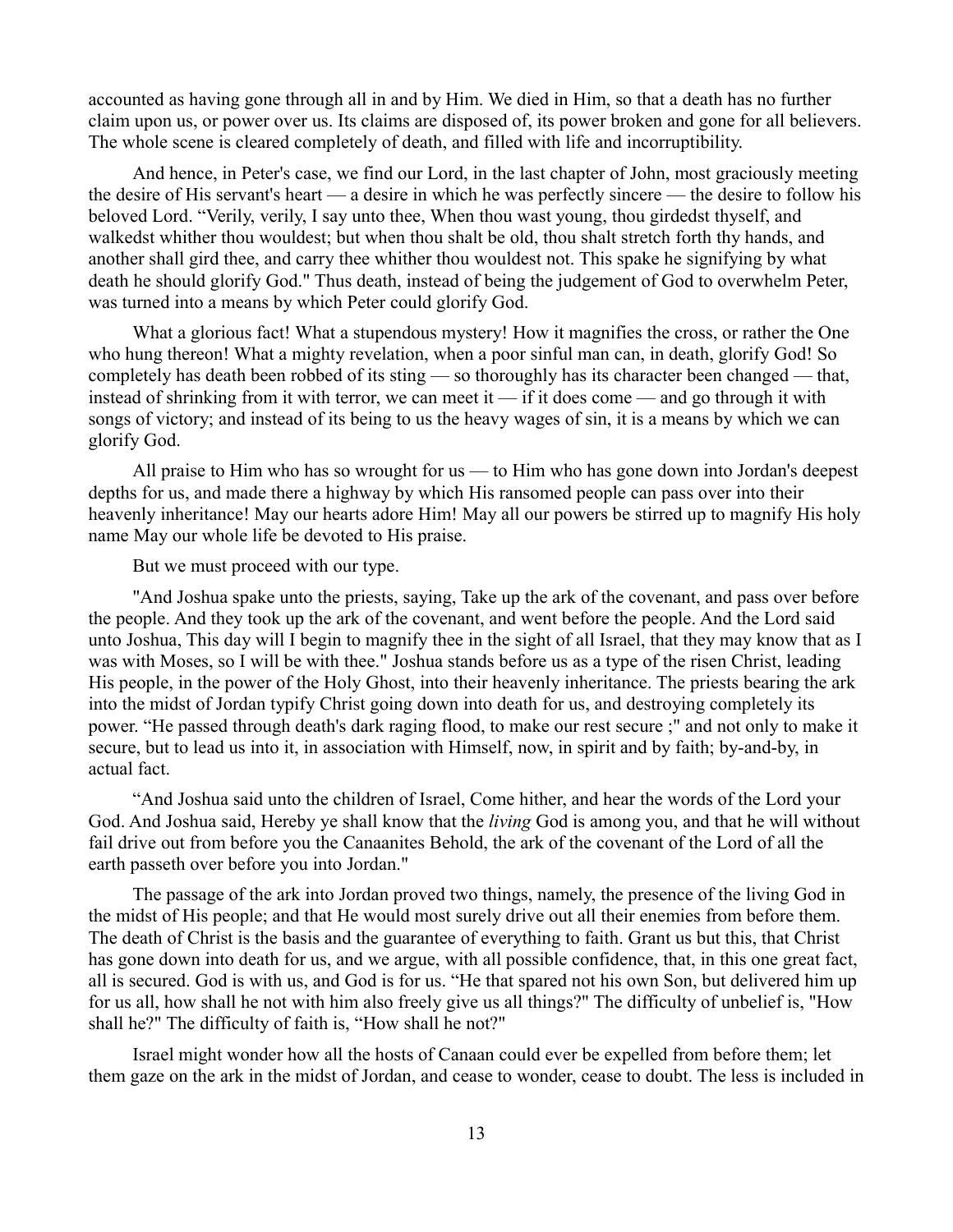the greater. And hence we can say, What may we not expect, seeing that Christ has died for us? There is nothing too good, nothing too great, nothing too glorious, for God to do for us, and in us, and with us, seeing He has not spared His only-begotten Son, but delivered Him up for us all. Everything is secured for us by the precious death of Christ. It has opened up the everlasting floodgates of the love of God, so that the rich streams thereof might flow down into the very depths of our souls. It fills us with the sweetest assurance that the One who could bruise His only begotten Son, on the cursed tree, for us, will meet our every need, carry us through all our difficulties, and lead us into the full possession and enjoyment of all that His eternal purpose of grace has in store for us. Having given us such a proof of His love, even when we were yet sinners, what may we not expect at His hands now that He views us in association with that blessed One who glorified Him in death — the death that He died for us? When Israel saw the ark in the midst of Jordan, they were entitled to consider that all was secured. True they had, as we know, to take possession: they had to plant their feet upon the inheritance; but the power that could stem death's dark waters, could also drive out every foe from before them. and put them in peaceful possession of all that God had promised.

#### PART<sub>5</sub>

In closing this series of brief papers on Gilgal, we must turn our thoughts to the practical application of that which has been engaging our attention. If it be true — and it is true — that Jesus died for us, it is equally true that we have died in Him, as one of our own poets has sweetly put it:

"For me, Lord Jesus, thou hast died

And I have died in thee;

Thou' t risen; my bands are all untied;

And now Thou livest in me.

The Fathers face of radiant grace

Shines, now in light on me."

Now this is a great practical truth — none more so. It lies at the very foundation of all true Christianity. If Christ has died for us, then, in very deed, He has taken us completely out of our old condition, with all that appertained to it, and placed us upon an entirely new footing. We can look back, from resurrection ground into the dark river of death, and see there, in its deepest depths, the memorial of the victory gained for us by the Prince of Life. We do not look forward to death; we look back at it. We can truly say, "The bitterness of death is past."

Jesus met death for us, in its most terrible form. Just as the river of Jordan was divided when it presented its most formidable appearance — " For Jordan overfloweth all its banks all the time of harvest" — so our Jesus encountered our last great enemy, vanquished him in his most terrific form, and left behind, in the very centre of death's dark and dreary domain, the imperishable record of His glorious victory. All praise, homage, and adoration to His peerless name! It is our privilege, by faith and in spirit, to stand on Canaan's side of Jordan, and erect our memorial of what the Saviour, the true Joshua, has done for us.

"And it came to pass, when all the people were clean passed over Jordan, that the Lord spake unto Joshua, saying, Take you twelve men out of the people, out of every tribe a man. And command ye them, saying, Take you hence out of the midst of Jordan, *out of the place where the priests' feet stood firm*, twelve stones; and ye shall carry them over with you, and leave them in the lodging-place where ye shall lodge this night. Then Joshua called the twelve men whom he had prepared of the children of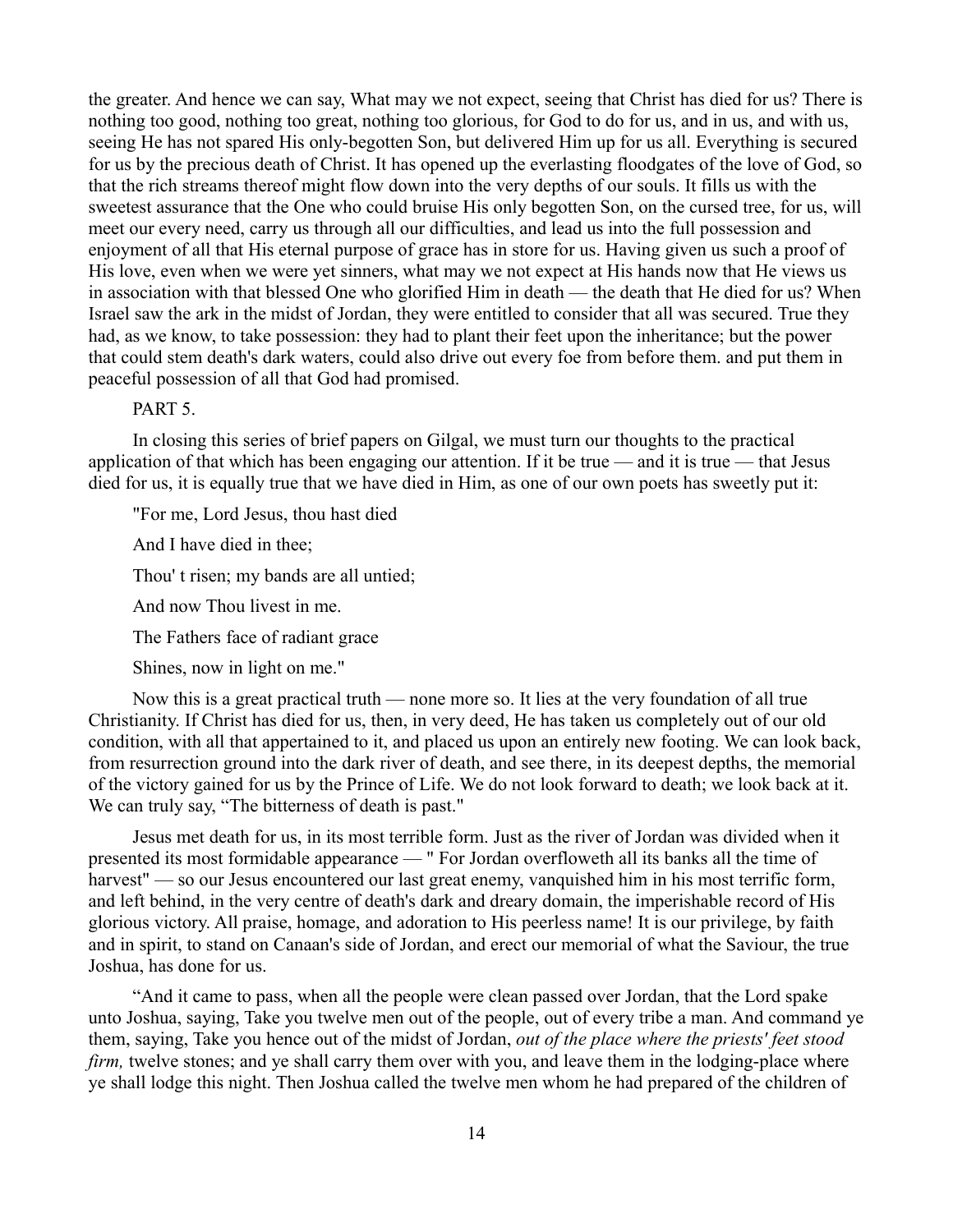Israel*, out of every tribe a man.* And Joshua said unto them, Pass over before the ark of the Lord your God, into the midst of Jordan, and take you up *everyman of you a stone* upon his shoulder, according unto the number of the tribes of the children of Israel. That this may be a sign among you, that when your children ask their fathers in time to come, saying, What mean ye by these stones? Then ye shall answer them, that the waters of Jordan were cut off before the ark of the covenant of the Lord; when it passed over Jordan, the waters of Jordan were cut off: and these stones shall be *for a memorial* unto the children of Israel for ever." Joshua 4: 1-7.

The great fact was to be seized, and practically carried out, by the whole assembly — "of every tribe a man" — "Every man of you a stone upon his shoulder" — a stone taken from the very spot where the priests' feet stood firm. All were to be brought into living personal contact with the great mysterious fact that the waters of Jordan were cut off. All were to engage in erecting such a memorial of this fact as should elicit inquiry from their children as to what it meant. It was never to be forgotten.

What a lesson is here for us! Are we erecting our memorial? Are we giving evidence — such evidence as may strike even the mind of a child — of the fact that our Jesus has vanquished the power of death for us? Are we affording any practical proof in daily life that Christ has died for us, and that we have died in Him? Is there aught in our actual history, from day to day, answering to the figure set forth in the passage just quoted — "Every man of you a stone upon his shoulder?" Are we declaring plainly that we have passed clean over Jordan — that we belong to heaven — that we are not in the flesh, but in the Spirit? Do our children see aught in our habits and ways, in our spirit and deportment, in our whole character and manner of life, leading them to inquire, "What mean ye by these things?" Are we living as those who are dead with Christ — dead to sin — dead to the world? Are we practically sitting loose to the world — letting go our hold of present things, in the power of communion with a risen Christ?

These are searching questions for the soul, beloved Christian reader. Let us seek to meet them honestly as in the divine presence. We profess these things, we hold them in theory. We say we believe that Jesus died for us, and that we died in Him. Where is the proof? Where the abiding memorial? Where the stone on the shoulder? Let us judge ourselves honestly before God. Let us no longer rest satisfied with anything short of the thorough, practical, habitual, carrying out of the great truth, that "We are dead, and our life is hid with Christ in God." Mere profession is worthless. We want the living power — the true result — the proper fruit.

"And the people came up out of Jordan on the tenth day of the first month, and encamped in Gilgal, in the east border of Jericho. *And those twelve stones which they took out of Jordan*" — stones of peculiar import — no other stones could tell such a tale, teach such a lesson, or symbolise such a stupendous fact — no other stones like them — "those twelve stones did Joshua pitch in Gilgal. And he spake unto the children of Israel, saying, When your children shall ask their fathers in time to come, saying, What mean these stones? Then ye shall let your children know, saying, *Israel came over this Jordan on dry land.* For the Lord your God dried up the waters of Jordan from before you, until ye were passed over, as the Lord your God did to the Red Sea, which he dried up from before us, until we were gone over. That all the people of the earth might know the hand of the Lord that it is mighty; that ye might fear the Lord your God for ever."

Here, then, we see Israel at Gilgal. "Everything was finished that the Lord commanded Joshua to speak unto the people, according to all that Moses commanded Joshua." Every member of the host had passed clean over Jordan, not one had been suffered to feel the slightest touch of the river of death. Grace had brought them all safely over into the inheritance promised to their fathers. They were not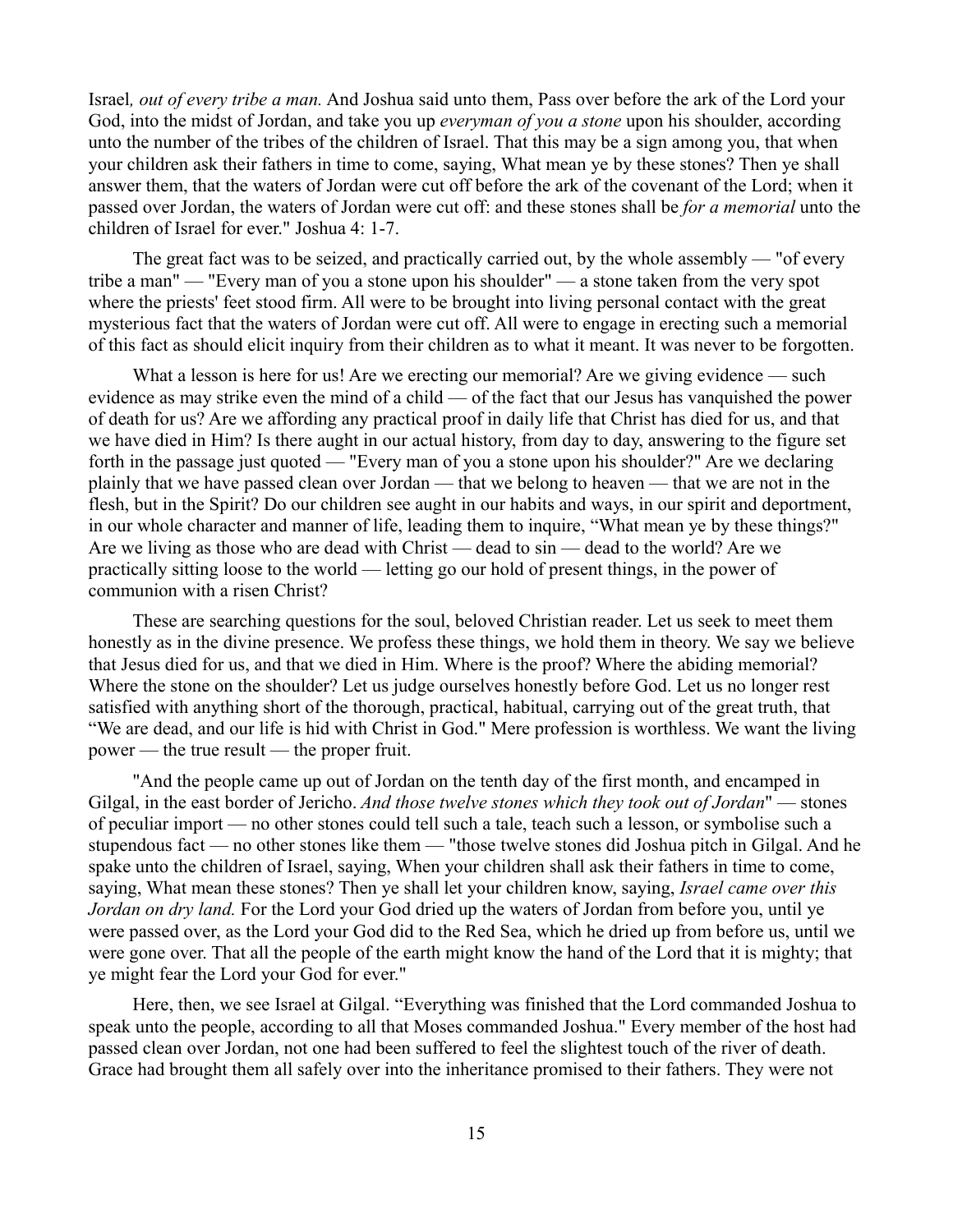only separated from Egypt by the Red Sea, but actually brought into Canaan across the dry bed of the Jordan, and encamped in Gilgal, in the plains of Jericho.

And now mark what follows. "And it came to pass, when all the kings of the Amorites which were on — the side of Jordan westward, and all the kings of — the Canaanites which were by the sea, heard that the Lord had dried up the waters of Jordan from before the children of Israel, until we were passed over, that their heart melted, neither was there spirit in them any more, because of the children of Israel. *At that time" —* note the words! when all the nations were paralysed with terror at the very thought of this people — "At that time the Lord said unto Joshua, Make thee *sharp knives,* and circumcise again the children of Israel the second time."

How deeply significant is this! How suggestive are these "sharp knives!" How needful! If Israel are about to bring the sword upon the Canaanites, Israel must have the sharp knife applied to themselves. They had never been circumcised in the wilderness. The reproach of Egypt had never been rolled away from them. And ere they could celebrate the Passover, and eat of the old corn of the land of Canaan, they must have the sentence of death written upon them. No doubt this was aught but agreeable to nature, but it must be done. How could they take possession of Canaan with the reproach of Egypt resting upon them? How could uncircumcised people dispossess the Canaanites! Impossible. The sharp knives had to do their work throughout the camp of Israel ere they could eat of Canaan's food, or prosecute its warfare.

"And Joshua made him sharp knives, and circumcised the children of Israel at the hill of the foreskins. And this is the cause why Joshua did circumcise. All the people that came out of Egypt that were males, even all the men of war, died in the wilderness by the way, after they came out of Egypt And their children, whom he raised up in their stead, them Joshua circumcised; for they were uncircumcised, because they had not circumcised them by the way.....And the Lord said unto Joshua, This day have I rolled away the reproach of Egypt from off you. Wherefore the name of the place is called Gilgal ("rolling") unto this day. And the children of Israel encamped in Gilgal, and kept the Passover on the fourteenth day of the month, at even, in the plains of Jericho. And they did eat of the old corn of the land on the morrow after the Passover, unleavened cakes and parched corn, in the selfsame day. And the manna ceased on the morrow after they had eaten of the old corn of the land; neither had the children of Israel manna any more; but they did eat of the fruit of the land of Canaan that year."

Here, then, we have a type of the full Christian position. The Christian is a heavenly man, dead to the world, crucified with Christ, associated with Him where He now is: and, while waiting for His appearing, occupied in heart with Him, feeding, by faith, upon Him as the proper nourishment of the new man.

Such is the Christian's position — such his portion; but in order to enter fully into the enjoyment thereof, there must be the application of the "sharp knife "to all that belongs to mere nature. There must be the sentence of death written upon that which scripture designates "the old man."

All this must be really and practically entered into, if we would maintain our position, or enjoy our proper portion as heavenly men. If we are indulging nature, if we are living in a low, worldly atmosphere, if we are going in for this world's pursuits, its pleasures, its politics, its riches, its honours, its fashions, and its distinctions, then, verily, it is impossible that we can be enjoying fellowship with our risen Head and Lord. [The reader may here remark that "the old corn of the land of Canaan" is a type of Christ risen and glorified. The manna is a type of Christ in His humiliation. The remembrance of Him in the latter is ineffably precious to the soul. It is sweet to look back and trace His way, as the